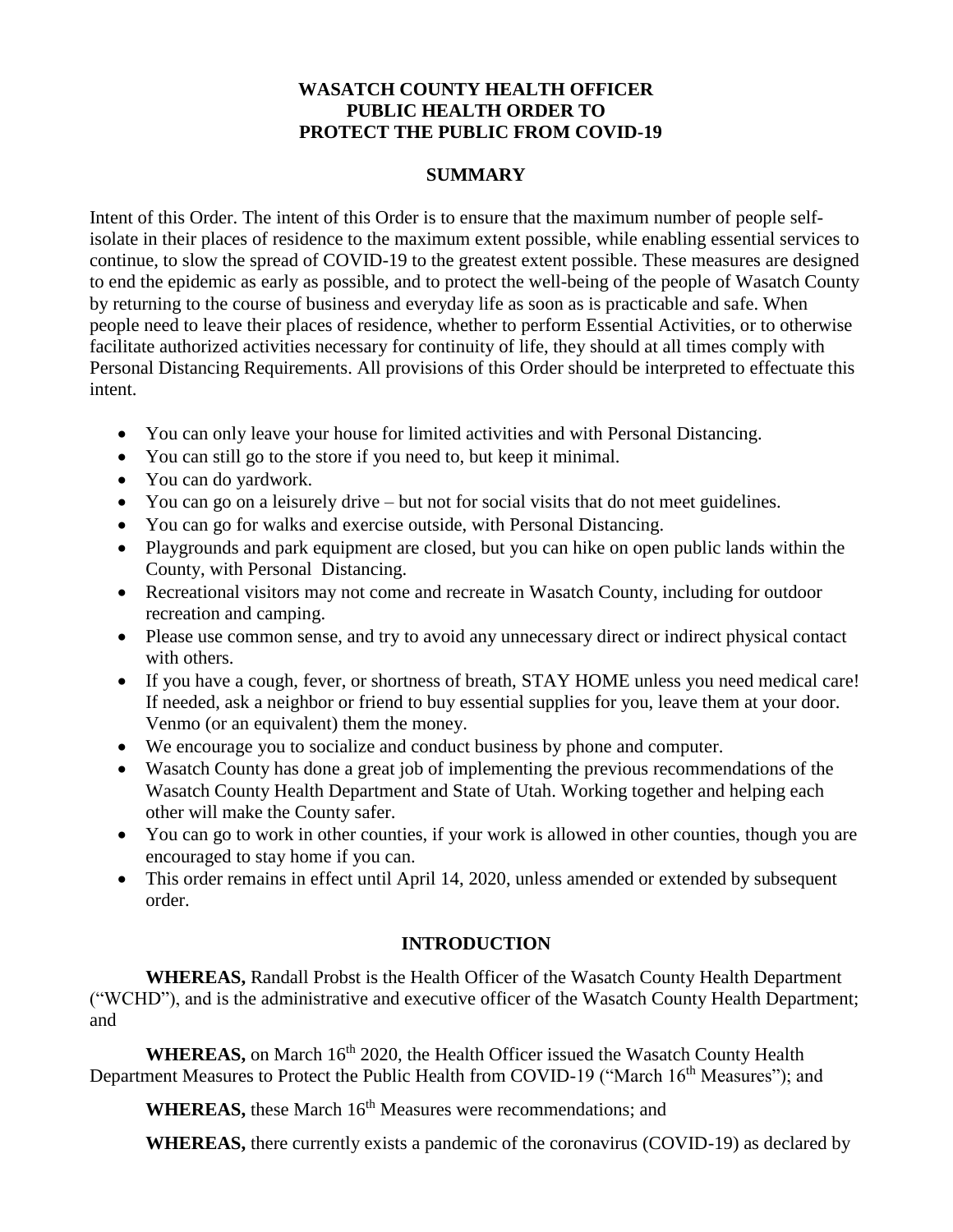the World Health Organization ("WHO") which includes cases within the State of Utah and many known cases in Wasatch County; and

**WHEREAS,** on January 21, 2020, the Utah Department of Health ("UDOH") activated it's Department Operations Center in response to the expanding COVID-19 global pandemic. UDOH recognizes COVID-19 as an imminent threat to the health and safety of the residents of the State of Utah ("Utah"). UDOH, Wasatch County Health Department ("WCHD"), and health and medical partners have activated response plans and protocols to minimize the spread of the virus in Wasatch County and its impact on our resources. These partners have also worked to identify contacts, and test others in Utah potentially exposed to COVID-19 in coordination with the United States Centers for Disease Control and Prevention ("CDC"); and

**WHEREAS,** on January 31, 2020, the United States Department of Health and Human Services Secretary Alex Azar declared a public health emergency for COVID-19, beginning on January 27, 2020; and

**WHEREAS,** the CDC has identified the potential public health threat posed by COVID-19 both globally and in the United States as "high" and has advised that person-to-person spread of COVID-19 will continue to occur globally, including within the United States; and

**WHEREAS,** as of March 29, 2020, the CDC indicates that there are over 122,000 confirmed cases of COVID-19 in the United States; and

**WHEREAS,** as of March 30, 2020, the WHO indicates that there are over 638,000 confirmed cases of COVID-19 worldwide; and

**WHEREAS,** as of March 29, 2020, the State of Utah indicates that there are over 700 confirmed cases of COVID-19 in Utah, and 40 of those are in Wasatch County; and

WHEREAS, on March 23, 2020, the Governor dismissed all Utah public schools until May 1<sup>st</sup>, 2020 to combat the spread of COVID-19; and

**WHEREAS, o**n March 16, 2020, CDC with the President of the United States released the President's Coronavirus Guidelines for America, which included, among other things, to avoid social gatherings in groups of more than 10 people, to avoid dine in eating, and to work from home whenever possible; and

**WHEREAS,** health officers and other executive officers throughout the nation, including in San Francisco, New York, Washington State, Wyoming, Colorado, Michigan, Minnesota, Montana, New Jersey, New Mexico, Ohio, Oklahoma, Oregon, Pennsylvania, Vermont, Washington, West Virginia, Wisconsin, California, Connecticut, Delaware, Hawaii, Illinois, Indiana, Kentucky, Louisiana, Massachusetts and Idaho have issued stay at home orders; and

**WHEREAS**, Governor Herbert issued the "Stay Safe, Stay Home" Directive on March 27, 2020; and

**WHEREAS,** health officers and other executive officers throughout the State of Utah, including Summit County, and most other major counties along the Wasatch Front have adopted, or are considering adopting stay at home orders so as to slow the spread of COVID-19; and

**WHEREAS,** Utah Code Annotated Section 26A-1-106(2) provides that "[r]egulations or standards relating to public health or environmental health services adopted or established by a local health department may not be less restrictive than [State Department of Health orders and rules];"

**WHEREAS,** Utah Code Annotated Section 26A-1-106(3) provides that local health departments are responsible for communicable disease control, surveillance, and epidemiology; and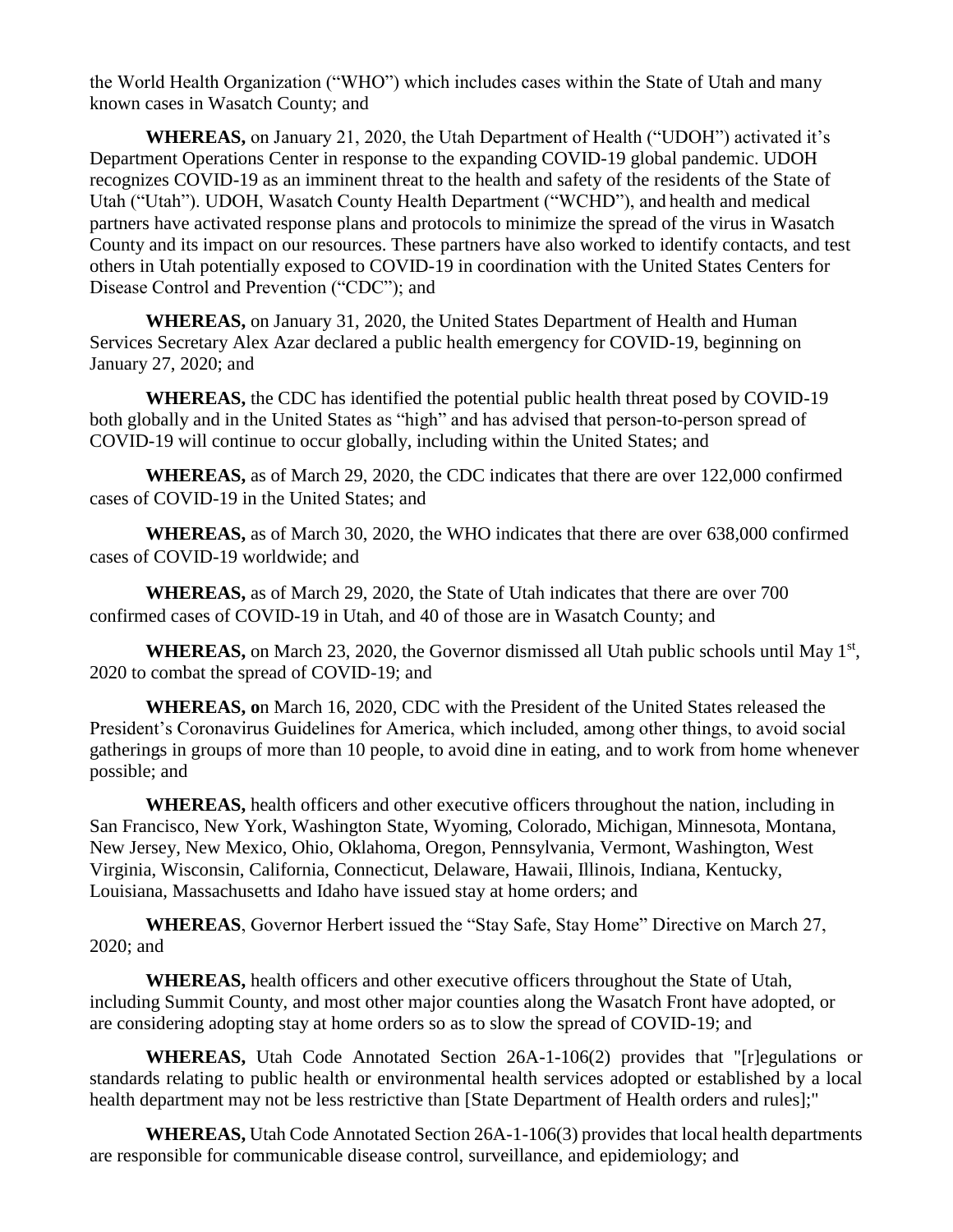establish, maintain, and enforce isolation and quarantine, and exercise physical control over property and over individuals as the local health department finds necessary for the protection of the public health; and

 establish measures not in conflict with state law which are desirable for the promotion or protection of the public health and the control of disease; or may be necessary to ameliorate the major risk factors associated with the major causes of injury, sickness, death, and disability; and

 close theaters, schools, and other public places and prohibit gatherings of people when necessary to protect the public health; and

- issue orders necessary to carry out Utah Code 26A-1-114; and
- exercise incidental authority as necessary to carry out the provisions and purposes of this part; and

**WHEREAS,** WCHD recognizes that confirmed community transmission in the United States significantly increases the risk of exposure and infection to the general public within Wasatch County which creates an extreme public health risk that may spread quickly; and

**WHEREAS,** Wasatch County has more per capita cases than any other County in Utah besides Summit County; and

**WHEREAS**, during the Spanish Influenza outbreak of 1918, public health authorities closed schools and other public places. These measures can save lives across the United States now. While the times ahead will not be easy, Utahans have always pulled together in times of crisis. This crisis is no different, and will require all Utahans, collectively, to do their individual part to slow the growth of COVID-19 infections and protect their friends, family, and neighbors from this dangerous infection; and

**WHEREAS,** Utah Code 26-23b-102 defines a "Public Health Emergency" to be an occurrence or imminent credible threat of an illness or health condition, caused by an epidemic or pandemic disease, or novel and highly fatal infectious agent or biological toxin, that poses a substantial risk of a significant number of human fatalities or incidents of permanent or long-term disability; and

**WHEREAS,** Wasatch County has declared a local emergency, and is authorized to issue orders pursuant to the Disaster Response and Recovery Act; and

#### **ORDER**

**NOW THEREFORE,** the Wasatch County Health Officer and the Wasatch County Manager, with the support of the Wasatch County Board of Health issues the following orders:

# **I. Stay at Home; Personal Distancing Requirements; and Essential Businesses and Operations**

**1. Stay at home or place of residence**. With exceptions as outlined below, all individuals currently living within Wasatch County are directed to stay at home or at their place of residence to the greatest extent possible, except as allowed in this Order. As used in this Order, homes or residences include hotels, motels, shared rental units, shelters, and similar facilities.

to: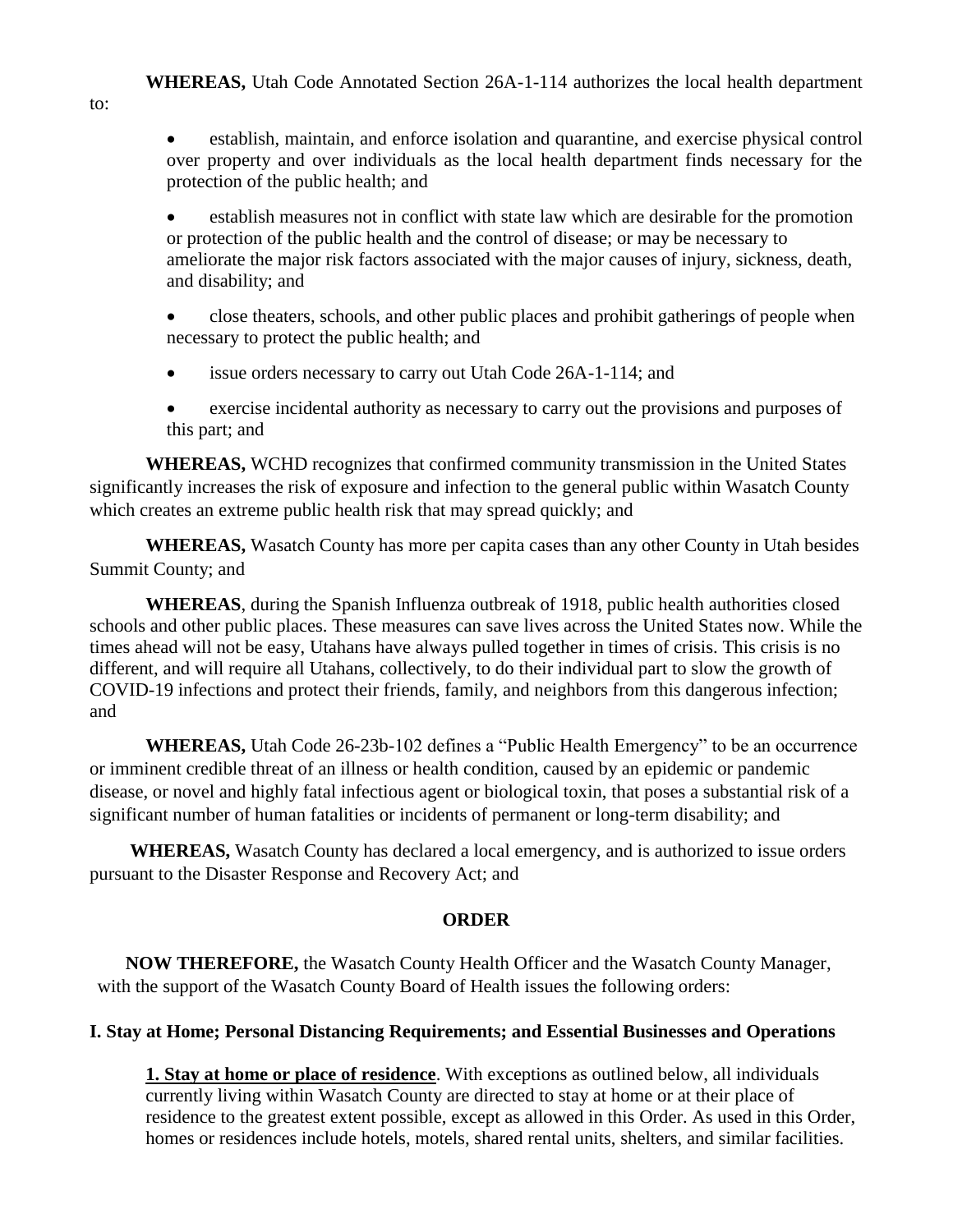Non-essential social and recreational gatherings of individuals with others, not in their household, inside or outside, are prohibited. Other Personal Distancing Requirements (as defined below) must be followed.

All persons may leave their homes or place of residence only for Essential Activities or to operate Essential Businesses and Operations, all as defined below. There are other exceptions for Minimum Basic Operations and for Essential Travel, as defined below.

Individuals whose residences are unsafe or become unsafe, such as victims of domestic violence, are permitted and urged to immediately call 911, and may take appropriate action to stay safe, including leaving their home and stay at a safe alternative location. Also, individuals who do not have a residence must follow Personal Distancing Requirements and other requirements, but are exempt from the rules requiring them to stay in their residence.

**2. Non-essential business and operations to cease**. All businesses and operations in the County, except Essential Businesses and Operations as defined below in Section 11, are required to cease all activities within the County except Minimum Basic Operations. Businesses are encouraged to continue operations consisting exclusively of employees or contractors performing activities at their own residences (i.e., working from home).

Minimum Basic Operations. For the purposes of this Order, Minimum Basic Operations include the following, provided that employees comply with Personal Distancing Requirements (as defined below), to the extent possible, while carrying out such operations:

- a. The minimum necessary activities to maintain the value of the business's inventory, preserve the condition of the business's physical plant and equipment, ensure security, process payroll and employee benefits, or for related functions.
- b. The minimum necessary activities to facilitate employees of the business being able to continue to work remotely from their residences.

To the greatest extent feasible, Essential Businesses and Operations and Minimum Basic Operations shall comply with Personal Distancing Requirements as defined in this Order, including by maintaining six-foot Personal Distancing for both employees and members of the public at all times, including, but not limited to, when any customers are standing in line. Essential Businesses and Operations must also employ, where feasible, telework or other remote working opportunities to limit disease spread.

Field work, conducted only outdoors, in a manner that maintains Personal Distancing, is done without sharing vehicles or equipment, and is done without physically stopping by an indoor business office or location, may be continued.

**3. Prohibited activities**. All public and private gatherings of any number of people occurring outside a household or living unit with people who are not part of the same household are prohibited, except for the limited purposes permitted by this Order.

**4. Prohibited and permitted travel**. All travel is limited to Essential Travel and travel for Essential Activities. People riding in taxies, buses, Lyft, Uber, or other non-personal vehicles must comply with Personal Distancing to the greatest extent feasible. When individuals need to leave their homes or residences, they should at all times maintain Personal Distancing of at least six feet from any person who is not a member of their immediate household, to the greatest extent possible. Personal leisure drives with household members are allowed.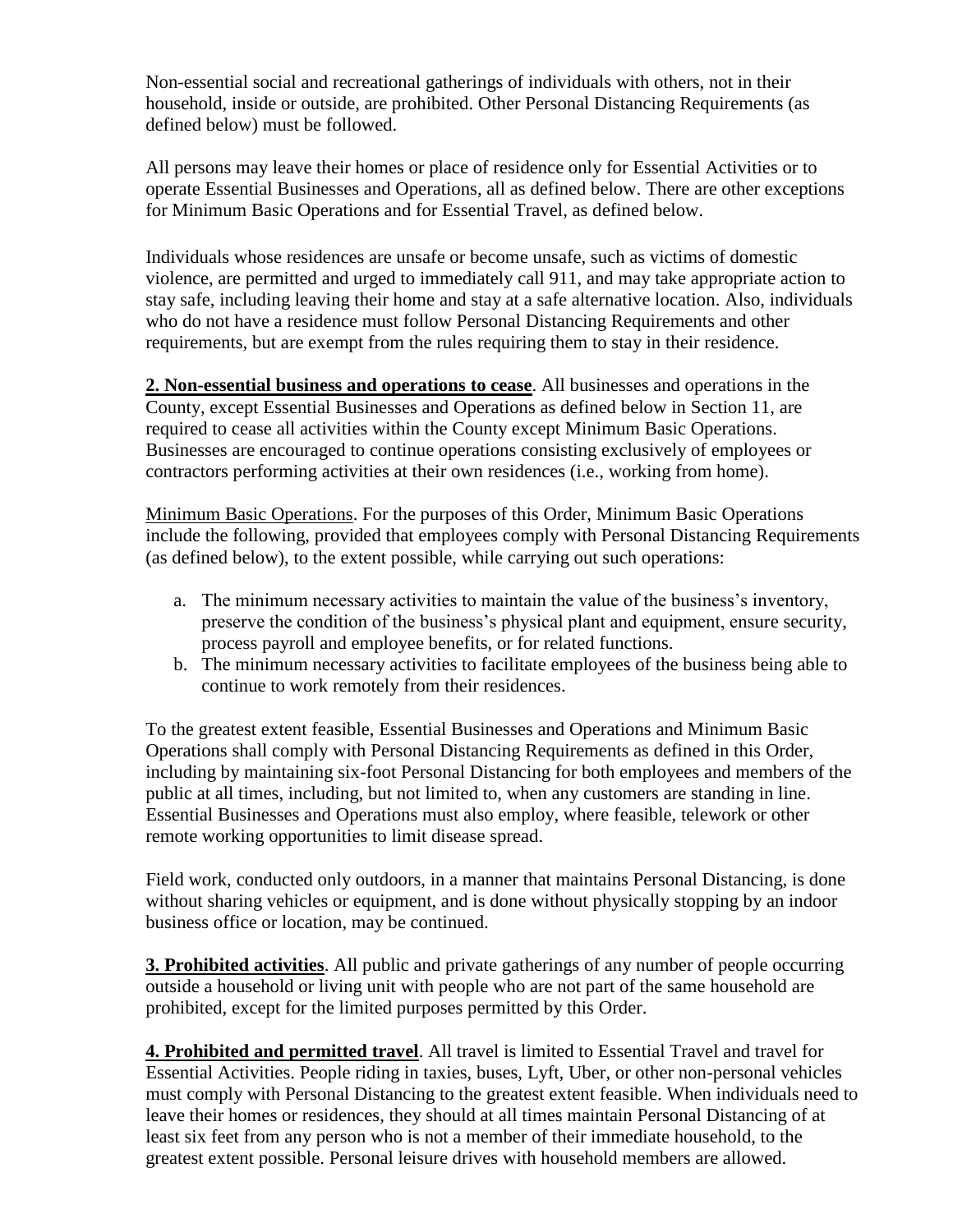**5. Leaving your home for essential activities is permitted**. For purposes of this Order, individuals may leave their home or residence only to perform any of the following Essential Activities and must ensure a distance of six feet from others not in their household, and must follow other Personal Distancing requirements (as defined below):

**For health and safety**. To engage in activities or perform tasks essential to their health and safety, or to the health and safety of their family or household members (including, but not limited to, pets), such as, by way of example only and without limitation, seeking emergency services, obtaining medical supplies or medication, or visiting a health care professional.

**For necessary supplies and services**. To obtain necessary services or supplies for themselves and their family or household members, or to deliver those services or supplies to others, such as, by way of example only and without limitation, groceries and food, household consumer products, supplies they need to work from home, and products necessary to maintain the safety, sanitation, and essential operation of residences.

**For outdoor activity**. To engage in outdoor activity, provided that individuals comply with Personal Distancing, as defined below, such as, by way of example and without limitation, walking, hiking, running, hunting, fishing, or biking. Individuals may go to open areas of public parks and open outdoor recreation areas, including public lands within Wasatch County provided they remain open to recreation. Use of park equipment, including playground equipment, is not allowed. Portions of parks that contain play equipment are closed to the public. People of Wasatch County are discouraged from outdoor recreation activities that pose enhanced risks of injury or could otherwise stress the ability of local first responders to address the COVID-19 emergency. Individuals having fever, cough, or shortness of breath are prohibited from public parks and public lands in Utah. Close contact or team sports are prohibited. Do not go to, or engage in activities in parks located outside of the county in which you reside.

**For certain types of work**. To perform work providing essential products and services at Essential Businesses or Operations or to otherwise carry out activities specifically permitted in this Order, including Minimum Basic Operations.

**To take care of others**. To care for a family member, friend, or pet in another household, and to transport family members, friends, or pets as allowed by this Order.

**6. Health Care and Public Health Operations**. For purposes of this Order, individuals may leave their residence to work for or obtain services through Health Care and Public Health Operations<sup>1</sup>. Individuals should minimize their utilization of these services, only using them for

<sup>1</sup> Health Care and Public Health Operations includes, but is not limited to: hospitals; clinics; dental offices; pharmacies; public health entities, including those that compile, model, analyze and communicate public health information; pharmaceutical, pharmacy, medical device and equipment, and biotechnology companies (including operations, research and development, manufacture, and supply chain); organizations collecting blood, platelets, plasma, and other necessary materials; reproductive health care providers; eye care centers, including those that sell glasses and contact lenses; home Health Care services providers; mental health and substance use providers; other Health Care facilities and suppliers and providers of any related and/or ancillary Health Care services; and entities that transport and dispose of medical materials and remains.

Specifically included in Health Care and Public Health Operations are manufacturers, technicians, logistics, and warehouse operators and distributors of medical equipment, personal protective equipment (PPE), medical gases, pharmaceuticals,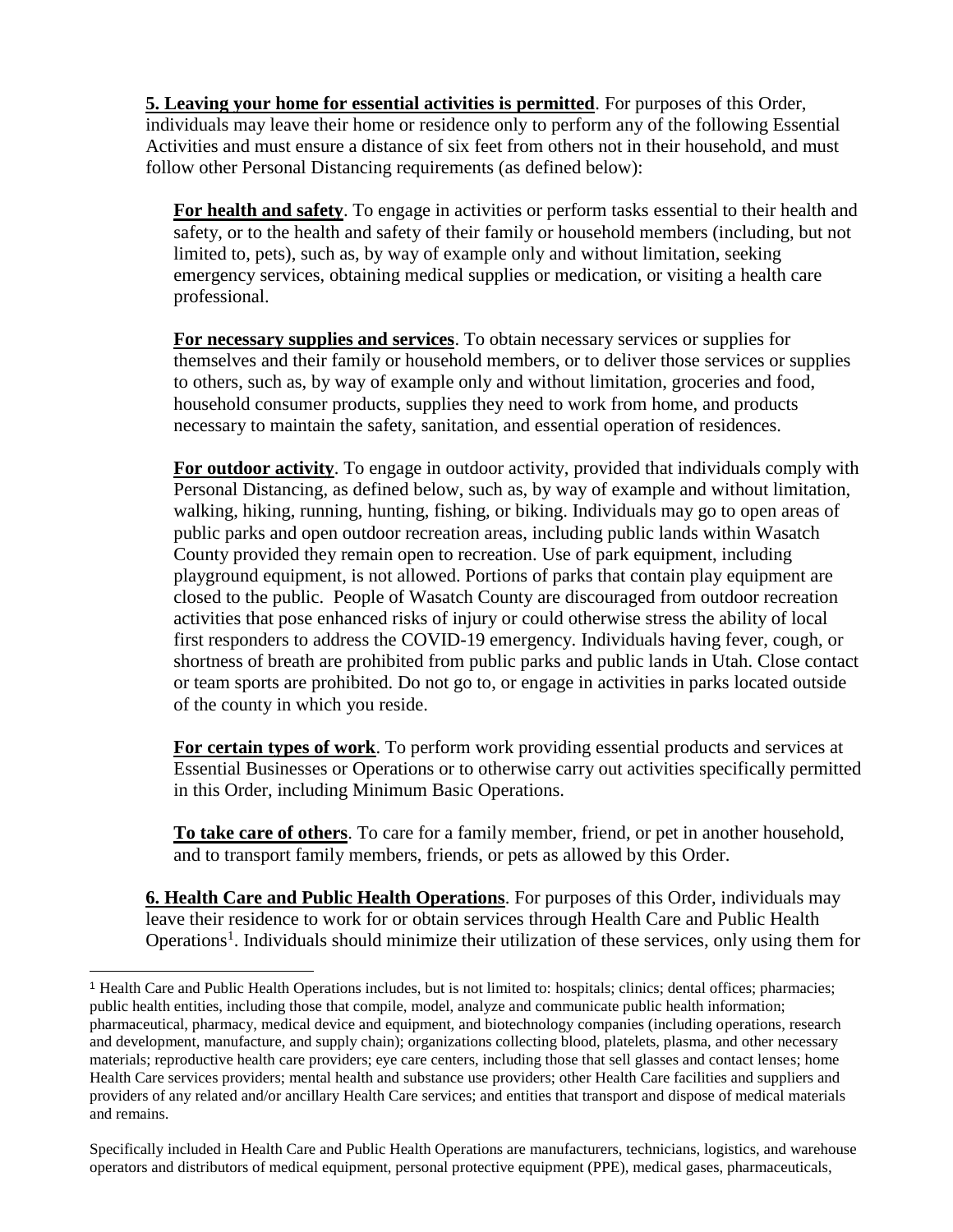critical, essential, or life saving needs. Use of telehealth is encouraged, and individuals showing symptoms of COVID-19 should call ahead so the health care providers can make appropriate preparations to avoid exposure. Individuals showing symptoms of COVID-19 may not work outside of their home.

**7. Human Services Operations**. For purposes of this Order, individuals may leave their residence to work for or obtain services at any Human Services Operations<sup>2</sup>, including any provider funded by UDHS, DWS, or Medicaid, that is providing services to the public and including County-operated, institutional, or community-based settings providing human services to the public. Individuals should minimize their utilization of these services for critical, essential, or life saving needs. Use of telephone and video conferencing is encouraged, and persons showing symptoms of COVID-19 must call or video conference. Individuals showing symptoms of COVID-19 may not work outside of their home.

**8. Essential Infrastructure**. For purposes of this Order, individuals may leave their residence to provide any services or perform any work necessary to offer, provision, operate, maintain and repair Essential Infrastructure. Essential Infrastructure includes, but is not limited to: food production, distribution, storage, and sale; construction (including, but not limited to, construction required in response to this public health emergency, hospital construction, construction of long-term care facilities, public works construction, and housing construction); building management and maintenance; airport operations; aircraft fueling services; operation and maintenance of utilities, including water, sewer, and gas; electrical (including power generation, distribution, and production of raw materials); distribution centers; oil and biofuel refining; roads, highways, railroads, and public transportation; cybersecurity operations; flood control; operation of dams, locks, ditches, canals, diversions, and levies; solid waste and recycling collection and removal; and internet, video, and telecommunications systems (including the provision of essential global, national, and local infrastructure for computing services, business infrastructure, communications, and web-based services). Individuals showing symptoms of COVID-19 may not work outside of their home.

Essential Infrastructure shall be construed broadly to avoid any impacts to essential infrastructure, broadly defined.

 blood and blood products, vaccines, testing materials, laboratory supplies, cleaning, sanitizing, disinfecting or sterilization supplies, and tissue and paper towel products.

Health Care and Public Health Operations also includes veterinary care and all Health Care services provided to animals.

Health Care and Public Health Operations shall be construed broadly to avoid any impacts to the delivery of Health Care, broadly defined. Health Care and Public Health Operations does not include fitness and exercise gyms, spas, salons, barber shops, tattoo parlors, and similar facilities.

<sup>&</sup>lt;sup>2</sup> Human Services Operations includes, but is not limited to: long-term care facilities; residential settings and shelters for adults, seniors, children, and/or people with developmental disabilities, intellectual disabilities, substance use disorders, and/or mental illness; transitional facilities; home-based settings to provide services to individuals with physical, intellectual, and/or developmental disabilities, seniors, adults, and children; field offices that provide and help to determine eligibility for basic needs including food, cash assistance, medical coverage, child care, vocational services, rehabilitation services; developmental centers; adoption agencies; businesses that provide food, shelter, and social services, and other necessities of life for economically disadvantaged individuals, individuals with physical, intellectual, and/or developmental disabilities, or otherwise needy individuals.

Human Services Operations shall be construed broadly to avoid any impacts to the delivery of human services, broadly defined.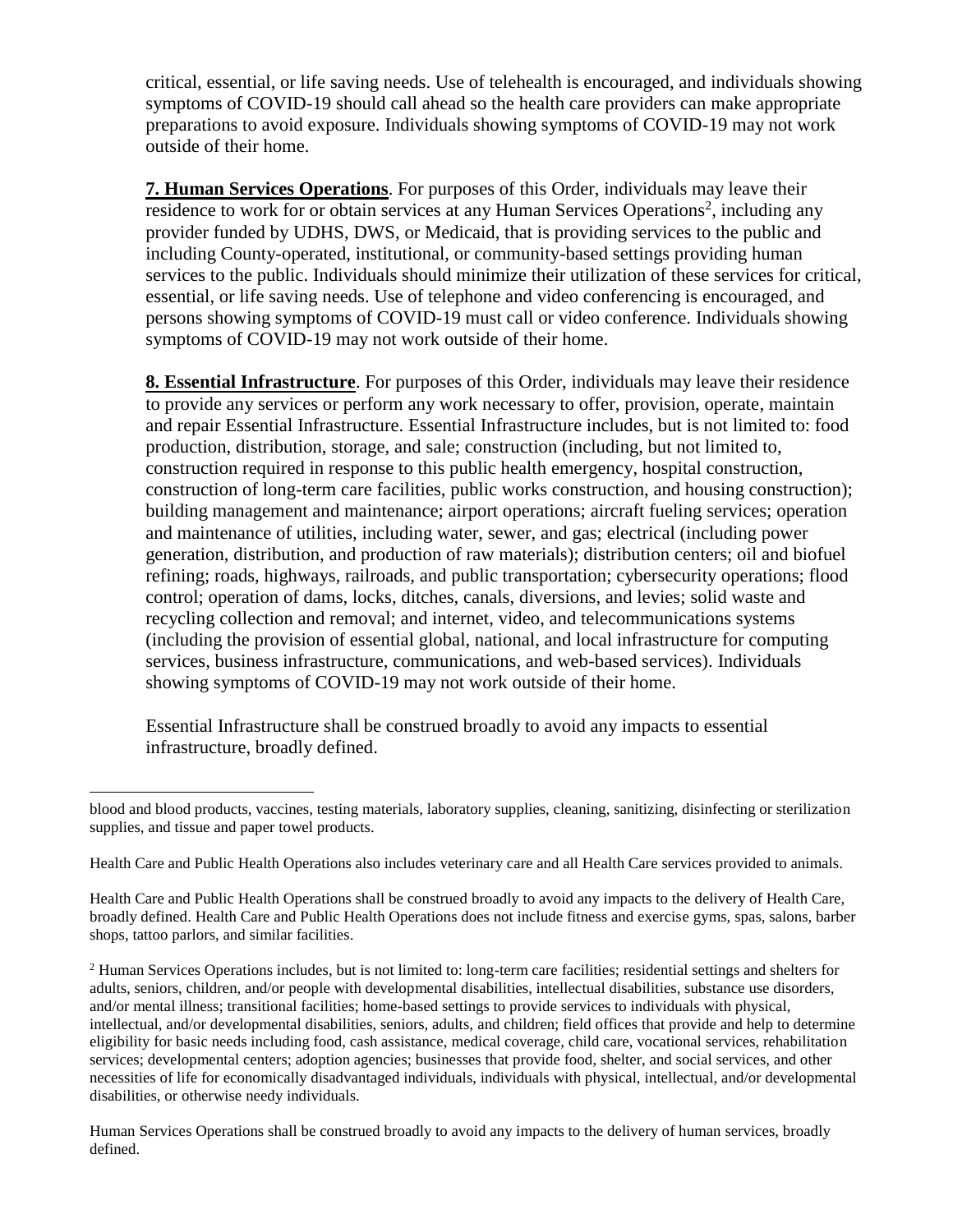**9. Governmental Functions**. All first responders, emergency management personnel, emergency dispatchers, court personnel, law enforcement, jail and corrections personnel, search and rescue, hazardous materials responders, child protection and child welfare personnel, fire protection personnel, wildland fire fighters, housing and shelter personnel, military, government employees involved in training the above functions, and other government employees are categorically exempt from this Order. Local governments are permitted to designate which functions and employees are essential and exempt for the purposes of this Order, apart from those positions and functions named above. Individuals showing symptoms of COVID-19 may not work outside of their home.

This Order does not apply to the State Government or the United States government. Nothing in this Order shall prohibit any individual from performing or accessing Essential Governmental Functions.

**10. Businesses covered by this Order**. For the purposes of this Order, covered businesses include any for-profit, non-profit, or educational entities, regardless of the nature of the service, the function it performs, or its corporate or entity structure.

**11. Essential Businesses and Operations**. For the purposes of this Order, Essential Businesses and Operations means Health Care and Public Health Operations, Human Services Operations, Essential Governmental Functions, and Essential Infrastructure, and the following, only to the extent necessary to provide necessary products and services, and in compliance with Personal Distancing (as defined below):<sup>3</sup>

- a. **Stores that sell groceries and medicine**. Grocery stores, pharmacies, farm and produce stands, supermarkets, convenience stores, and other establishments engaged in the retail sale of groceries, canned food, dry goods, frozen foods, fresh fruits and vegetables, pet supplies, fresh meats, fish, and poultry, alcoholic and non-alcoholic beverages, and any other household consumer products (such as cleaning and personal care products). This includes stores that sell groceries, medicine, including medication not requiring a medical prescription, and also that sell other non-grocery products, and products necessary to maintaining the safety, sanitation, and essential operation of residences and Essential Businesses and Operations;
- b. **Food and beverage production and agriculture**. Food and beverage manufacturing, production, processing, and cultivation, including farming, livestock, fishing, baking, and other production agriculture, including cultivation, marketing, production, and wholesale or retail distribution of animals and goods for consumption; and businesses that provide food, shelter, and other necessities of life for animals, including veterinary and animal health services, animal shelters, rescues, shelters, kennels, and adoption facilities; businesses that provide equipment, transportation, seed, feed, fertilizer, or other products or services critical to food and livestock production;
- c. **Organizations that provide charitable and social services**. Businesses and religious and secular nonprofit organizations, including food banks, only when providing food, shelter, and social services, and other necessities of life for

<sup>&</sup>lt;sup>3</sup> On March 19, 2020, the U.S. Department of Homeland Security, Cybersecurity & Infrastructure Security Agency, issued a *Memorandum on Identification of Essential Critical Infrastructure Workers During COVID-19 Response*, available at: [https://www.cisa.gov/publication/guidance-essential-critical-infrastructure-workforce.](https://www.cisa.gov/publication/guidance-essential-critical-infrastructure-workforce) The definition of Essential Businesses and Operations in this Order is meant to encompass the workers identified in that Memorandum, and any accidental exclusions are to be deemed included.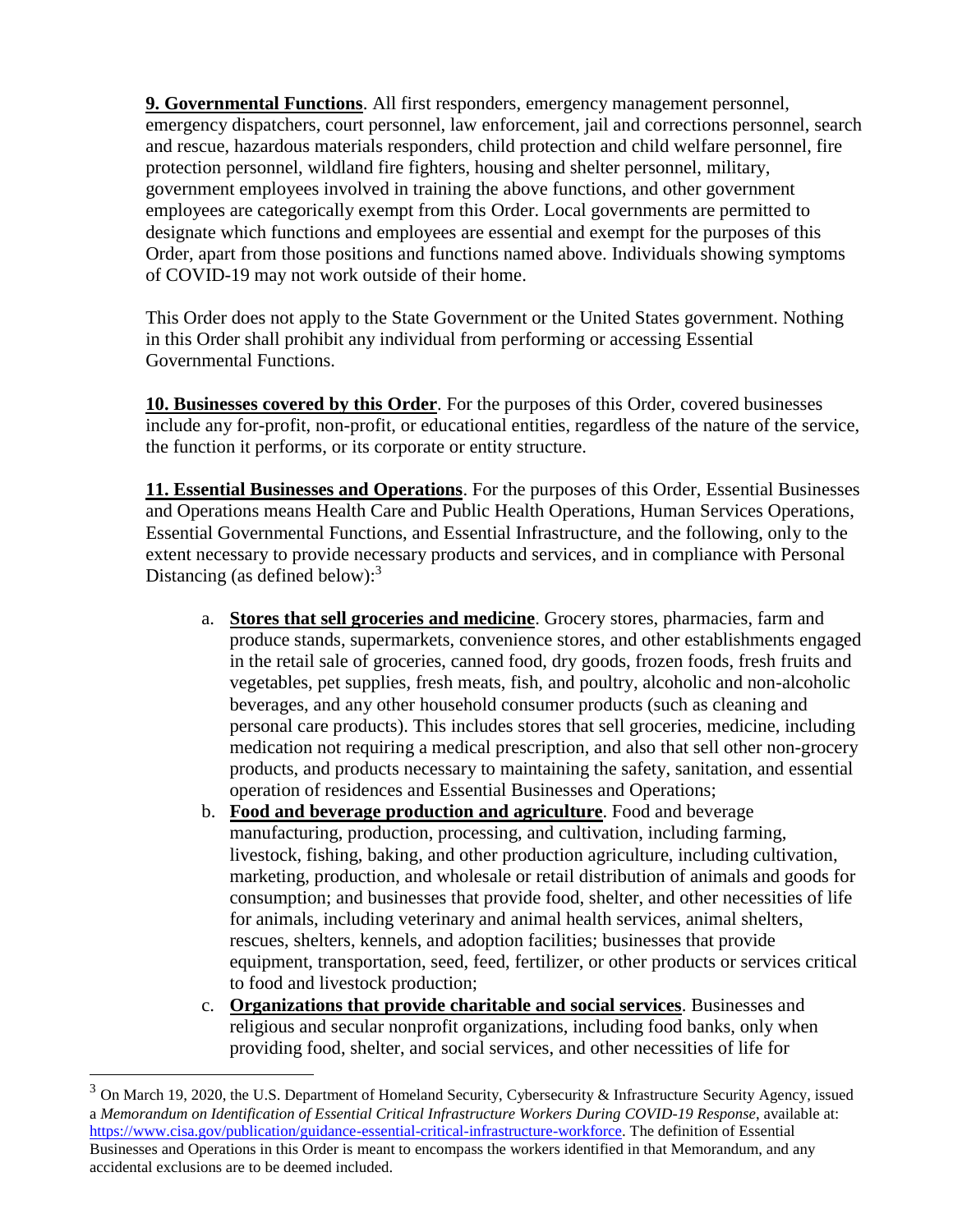economically disadvantaged or otherwise needy individuals, individuals who need assistance as a result of this emergency, and people with disabilities;

- d. **Media**. Newspapers, television, radio, and other media services;
- e. **Gas stations, Convenience Stores and businesses needed for transportation**. Gas stations and auto supply, auto repair, and related facilities and bicycle shops and related facilities. Food sold or provided must comply with the following restrictions:
	- i. Self-service food is prohibited (hotdog rollers, doughnut cases, condiment bars, etc.).
	- ii. Self-dispensing beverage machines are allowed with proper sanitizing.
	- iii. Access to traditional self-service coffee pots by customers is not allowed.
	- iv. Individual unwrapped utensils shall not be available to the public. Employees will furnish utensils with food.
	- v. No reusable cups will be allowed. Single cup dispensers are allowed and may be accessed by customers.
	- vi. Communal utensils (ladles, knives, tongs, etc.) will not be allowed.
	- vii. Pre-packaged food in hot or cold holding units that is accessible to the public for self-dispensing is allowed.
	- viii. Condiments normally found in a self-service bar must be packaged by employees and given to patrons with food (salsa, salad dressings, onions, lettuce, tomatoes, etc.). Pre-packaged condiments may be accessed by patrons;
- f. **Financial institutions**. Banks, credit unions, financial institutions;
- g. **Hardware and supply stores**. Hardware stores and businesses that sell electrical, plumbing, and heating material;
- h. **Critical trades**. Building and Construction Tradesmen and Tradeswomen, and other trades including but not limited to plumbers, electricians, exterminators, cleaning and janitorial staff for commercial and governmental properties, security staff, operating engineers, HVAC, painting, moving and relocation services, and other service providers who provide services that are necessary to maintaining the safety, sanitation, and essential operation of residences, Essential Activities, and Essential Businesses and Operations;
- i. **Mail, post, shipping, logistics, delivery, and pick-up services**. Post offices and other businesses that provide shipping and delivery services, and businesses that ship or deliver groceries, food, alcoholic and non-alcoholic beverages, goods or services to end users or through commercial channels;
- j. **Laundry services**. Laundromats, dry cleaners, industrial laundry services, and laundry service providers (so long as they sanitize regularly);
- k. **Restaurants for consumption off-premises**. Restaurants and other facilities that prepare and serve food, but only for consumption off-premises, through such means as in-house delivery, third-party delivery, drive-through, curbside pick-up, and carry-out. Schools and other entities that typically provide food services to students or members of the public may continue to do so under this Order on the condition that the food is provided to students or members of the public on a pick-up and takeaway basis only. Schools and other entities that provide food services under this exemption shall not permit the food to be eaten at the site where it is provided, or at any other gathering site under the entities' control, due to the virus's propensity to physically impact surfaces and personal property. Dine-in food service, whether inside or outside a food service establishment, is prohibited. Restaurants, and other businesses selling pre-prepared food, shall follow the following guidelines: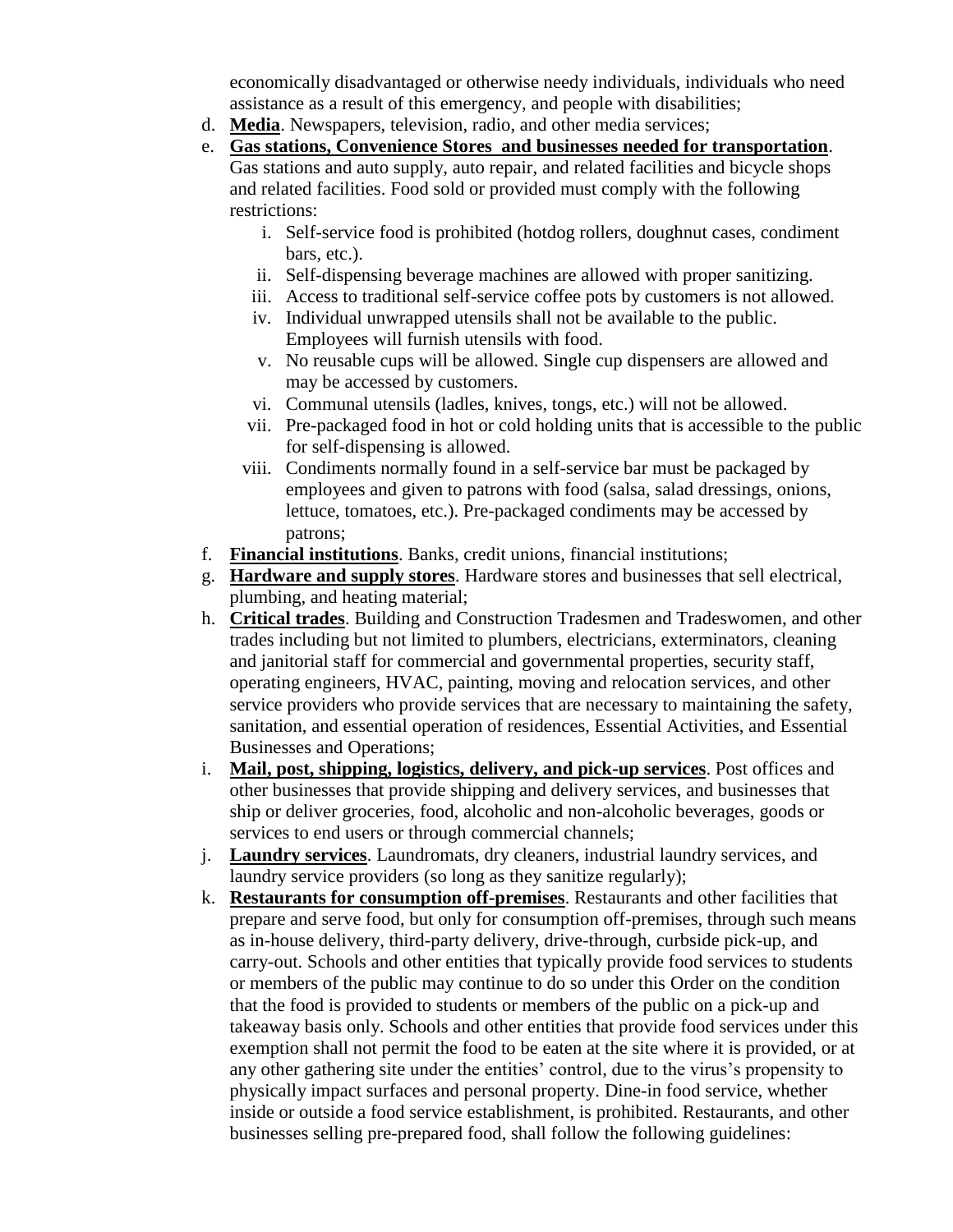- i. Take-out food service is permitted only if the food order is placed remotely by electronic means such as by internet or phone app or by telephone (except for grocery stores).
- ii. A take-out food order may not be placed inside the food service establishment (except for grocery stores).
- iii. A food service establishment may not admit a member, guest, patron, or customer inside the food service establishment except to pick up food for take-out (except for grocery stores).
- iv. Drive-through food service is permitted.
- v. Where possible, online (e.g., Venmo, Squarecash, Google Pay, Apple Pay) and telephonic credit card transactions are strongly encouraged. Cash payments are strongly discouraged.
- vi. An employee who handles cash or a credit card shall use cleansing measures between each transaction, including using any best practices issued by the Department or the Local Health Authority. An employee who handles cash or a credit card may not participate in food preparation, handling, or delivery.
- vii. A hotel may not serve a complimentary meal other than a prepackaged, takeout meal that is eaten in an area other than a common area of the hotel.
- viii. Third-party delivery service (e.g., Uber Eats and DoorDash) is permitted except as otherwise prohibited or restricted by the Local Health Authority in coordination with the Department. An employee of a third-party delivery service shall avoid physical contact with any customer. An employee of a third-party delivery service may not engage in any delivery service if the employee presents any symptom of illness consistent with COVID-19. An employee of a third-party delivery service shall use cleansing measures between each transaction, including using any best practices issued by the Department or the Local Health Authority.
- ix. Management of a food service establishment shall ensure, on a daily basis and at the beginning of each shift, that no employee who presents any symptom of illness consistent with COVID-19 is permitted to work. x. Grocery stores shall not allow dining in.
- l. **Supplies to work from home**. Businesses that sell, manufacture, or supply products needed for people to work from home;
- m. **Supplies for Essential Businesses and Operations**. Businesses that sell, manufacture, or supply other Essential Businesses and Operations with the support or materials necessary to operate, including computers, audio and video electronics, household appliances; IT and telecommunication equipment; hardware, paint, flat glass; electrical, plumbing and heating material; sanitary equipment; personal hygiene products; food, food additives, ingredients and components; medical and orthopedic equipment; optics and photography equipment; diagnostics, food and beverages, chemicals, soaps and detergent; and firearms and ammunition supplies for purposes of safety and security;
- n. **Transportation**. Airplanes, taxis, transportation network providers (such as Uber and Lyft), vehicle rental services, paratransit, and other private, public, and commercial transportation and logistics providers necessary for Essential Activities and other purposes expressly authorized in this Order;
- o. **Home-based care and services**. Home-based care for adults, seniors, children, and/or people with developmental disabilities, intellectual disabilities, substance use disorders, and/or mental illness, including caregivers such as nannies who may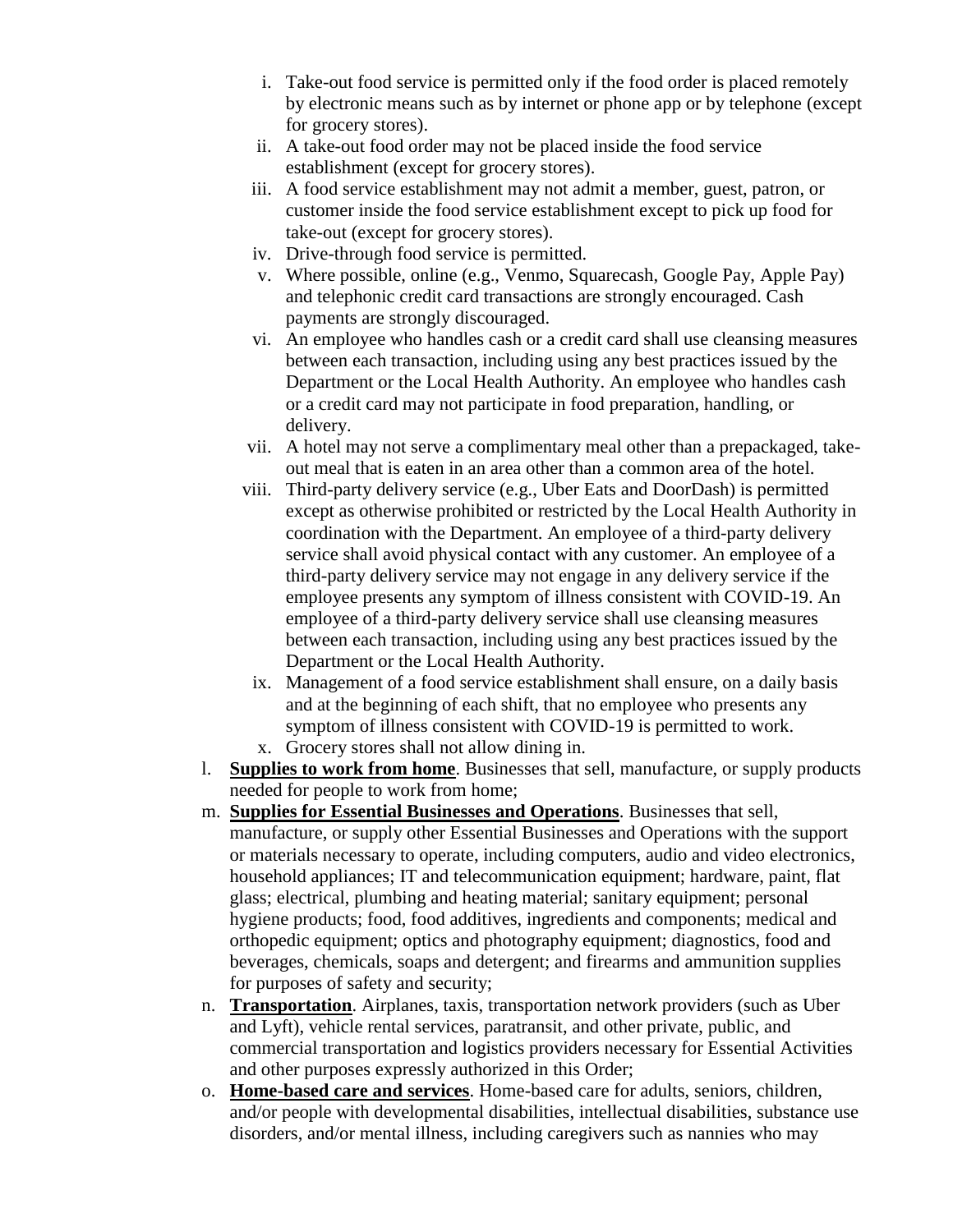travel to the child's home to provide care, and other in-home services including meal delivery;

- p. **Residential facilities and shelters**. Residential facilities and shelters for adults, seniors, children, and/or people with developmental disabilities, intellectual disabilities, substance use disorders, and/or mental illness, though access to longterm care facilities shall be governed by the guidance issued by the Centers for Medicare and Medicaid Services, Center for Clinical Standards and Quality;
- q. **Professional services**. Professional services, such as legal or accounting services, insurance services, and veterinary services. These services shall, to the greatest extent possible, use technology to avoid meeting in person, including virtual meetings, teleconference, and remote work (i.e., work from home). Real estate services (appraisal, home inspection, title services) are allowed, provided the following orders are adhered to:
	- i. Personal Distancing as defined below is strictly followed in and out of the office and at properties;
	- ii. No groups of more than one household and one agent or officer;
	- iii. No open houses;
	- iv. Virtual tours and showings should be the primary method of showing real estate;
	- v. Agents must travel in a separate vehicle from their clients;
	- vi. Homeowners shall not be present for visits from potential buyers or inspectors;
	- vii. Homes shall be cleaned and disinfected before and after visits by agents, potential buyers, or inspectors;
	- viii. Closings and appraisals shall be with the minimum number of individuals required.
- r. **Manufacture, distribution, and supply chain for critical products and industries**. Manufacturing companies, distributors, and supply chain companies producing and supplying essential products and services in and for industries such as pharmaceutical, technology, biotechnology, Health Care, chemicals and sanitization, waste pickup and disposal, agriculture, food and beverage, transportation, energy, steel and steel products, petroleum and fuel, forest products, mining, construction, national defense, communications, as well as products used by other Essential Businesses and Operations.
- s. **Hotels and motels**. Hotels and motels, to the extent used for lodging and delivery or carry-out food services. Lodging facilities must discontinue use of all communal facilities (pools, hot tubs saunas, team rooms, fitness centers, conference rooms, and food service items except for room service). Management shall implement social distancing measures in lobbies and communal areas of the establishment, including lines for front desk and concierge, and cleansing measures between each transaction for staff who have to handle cash and credit cards at check- in. Management shall post signage which advises members, guests and patrons of COVID-19 protocols.
- t. **Funeral services**. Funeral, mortuary, cremation, burial, cemetery, and related services. Funeral services shall be graveside services or audio/ video conferenced services. Required Personal Distancing, as defined below, shall be observed
- u. **Child Day Care Centers and Facilities**. Child day care centers and facilities providing services, for the limited purpose of enabling only employees to work who are authorized to work by this Order. Effective immediately, all child day care centers and facilities shall comply with the following restrictions and limitations:
	- i. Providers shall conduct a health and wellness check of children and staff upon their arrival at the center or facility each day. At a minimum, this shall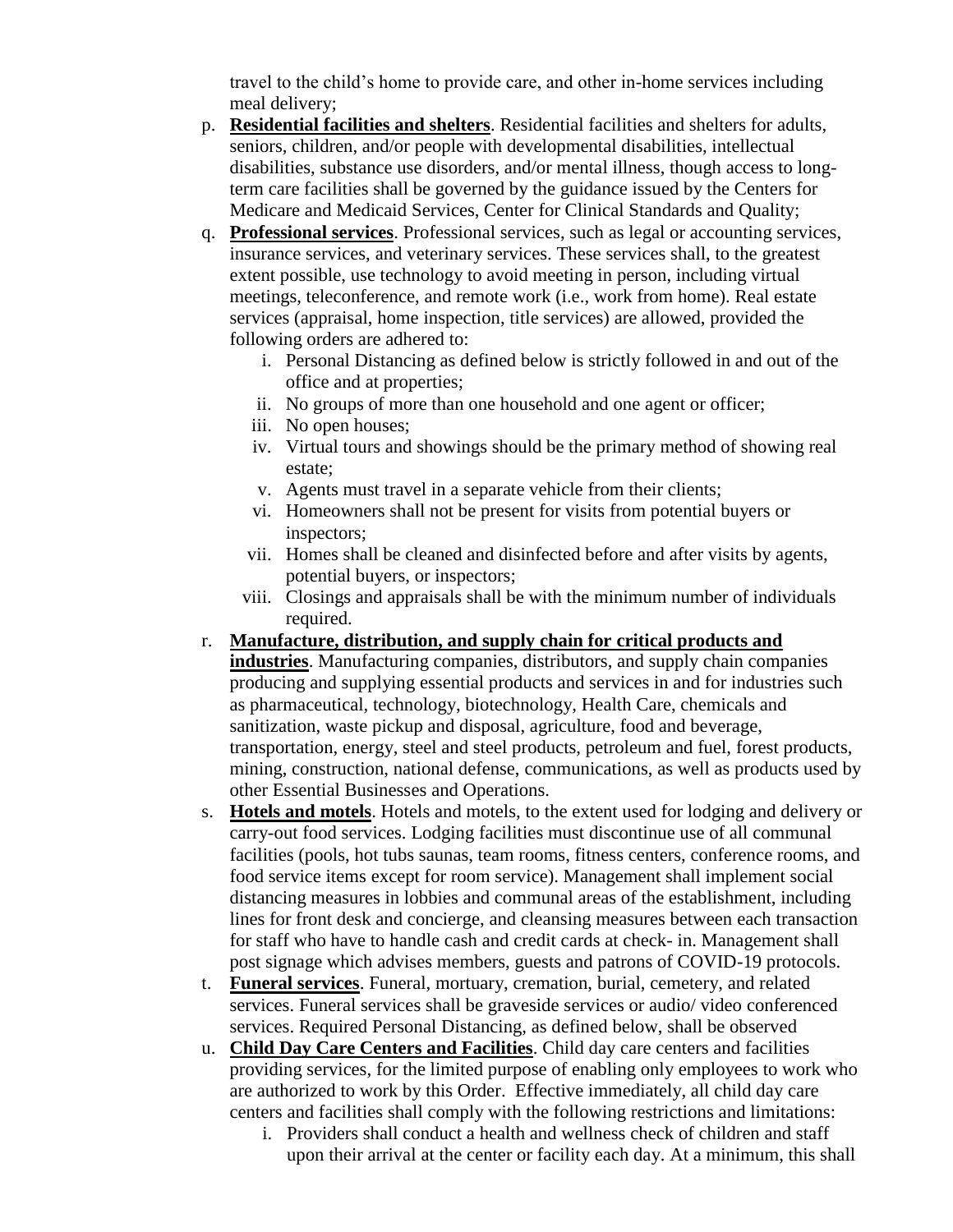require that no employee or child with fever (sweating & chills), cough, or shortness of breath shall attend. Health and wellness checks are a great way for providers to take a few moments to notice how each child or staff member is looking, feeling, and acting when they first arrive. A child or staff member who presents signs of illness shall be sent home. Upon arrival, all children and staff shall wash their hands with soap and water.

- ii. Providers shall question the adult who drops off the child as to whether any other family members residing in the home present signs of illness. Where other family members present such signs of illness, the provider shall prohibit the child from entering the center or facility, and send him or her home with the adult. Providers shall keep a daily log of every person who is physically present at the center or facility, including children, children's family, staff, and visitors. The log should include: date, time, name, association (child, parent, teacher, staff, etc.), health and wellness check results, and reliable phone number. This shall be available for review by the health department.
- iii. Providers shall restrict groups of individuals within the center or facility to ten (10) or less. These groups include children and staff. A provider can allow more than ten (10) individuals in the center or facility if each group of ten (10) individuals or less is in a room separated by full walls from the other group(s).
- iv. Providers shall limit child drop-off or pick-up at the facility to one family at a time. No other families shall be present during the drop-off or pick-up.
- v. Providers shall conduct daily health and wellness checks on all children and staff throughout the day. Having conducted a health and wellness check upon arrival will make it easier to notice if the child's or staff member's behavior or symptom's change throughout the day.
- vi. Provider shall ensure that any visitors to any center or facility, including families seeking care, wash their hands with soap and water or an alcoholbased hand sanitizer before touching any center or facility surface.
- vii. Providers must stay vigilant about hand hygiene and keeping a close eye on children and staff who are showing signs of illness.
- viii. Providers shall protect children and staff by taking the following additional precautions:
- ix. Staff must wash their hands frequently throughout the day with soap and water for at least twenty (20) seconds. If soap and water are not available, use an alcohol- based hand sanitizer.
- x. Staff must avoid touching their eyes, nose, and mouth with unwashed hands.
- xi. If possible, staff should cover coughs or sneezes with a tissue, then throw the tissue in the trash.
- xii. Staff must clean and disinfect frequently touched objects and surfaces. More specifically, staff must ensure that surfaces and areas that are used and touched often are cleaned and sanitized after each use (i.e.; shared toys, keyboards, desks, and remote controls), or at least twice a day (i.e.; doorknobs, light switches, toilet handles, sink handles, and counter tops).

**12. Personal Distancing Requirements**. Essential Businesses and Operations, and businesses engaged in Minimum Basic Operations, and all other individuals must take proactive measures to ensure compliance with Personal Distancing Requirements, both for employees, and for the public, including where possible: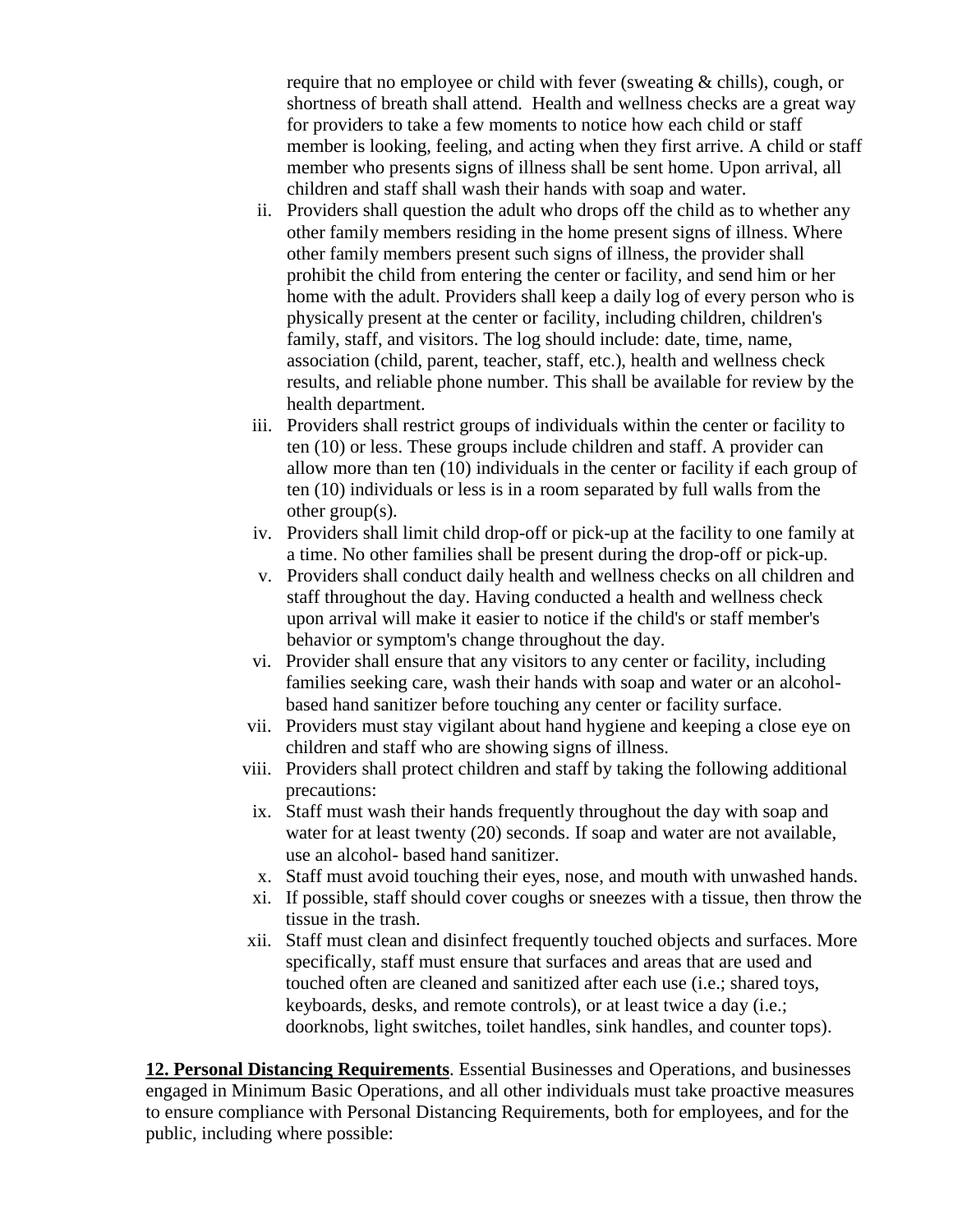- a. **Maintain six-foot distances from all other people**. Designating with signage, tape, or by other means six-foot spacing for employees and customers in line to maintain appropriate distance;
- b. **Hand sanitizer and sanitizing products**. Having hand sanitizer and sanitizing products, or hand washing readily available for employees and customers, and should promote all individuals to wash or sanitize their hands often;
- c. **No illness**. Any person with signs of infections illness, including COVID-19 symptoms of cough, shortness of breath, or fever (sweating & chills) may not work outside of their residence, or go to any public place except for essential medical care. People who have symptoms are encouraged to have neighbors or friends do their shopping and necessary errands for them, leave the products on the doorstep, and use Venmo or an equivalent means of paying for the products without any direct personal contact; and
- d. **Separate operating hours for vulnerable populations**. It is recommended that businesses implementing separate operating hours for elderly and vulnerable customers; and
- e. **Online and remote access**. It is recommended that businesses post online whether a facility is open and how best to reach the facility and continue services by phone or remotely, and that carry out type businesses prominently display instructions at a location visible from outside how to accesses products or services, so as to avoid customers from congregating or entering the business.

**13. Essential Travel.** For the purposes of this Order, Essential Travel includes travel for any of the following purposes:

- a. Any travel related to the provision of or access to Essential Activities, Essential Businesses and Operations, or Minimum Basic Operations.
- b. Travel to care for elderly, minors, dependents, persons with disabilities, or other vulnerable persons.
- c. Travel to or from educational institutions for purposes of receiving materials for distance learning, for receiving meals, and any other related services.
- d. Travel to return to a place of residence from outside the jurisdiction.
- e. Travel required by law enforcement or court order, including to transport children pursuant to a custody agreement.
- f. Travel required for non-residents to return to their place of residence outside the County. Individuals are strongly encouraged to verify that their transportation out of the County remains available and functional prior to commencing such travel.
- g. Travel into and out of the County is discouraged.
- h. Joyrides with household members are permitted.

**14. Visitors**. Visitors to Wasatch County are directed to return home immediately upon the issuance of this Order, no later than April 1, 2020, by the fastest and safest available means, and persons considering visiting Wasatch County should remain home. Although non-resident homeowners are expressly exempt from this Section, non-resident homeowners are strongly encouraged to leave or not travel to Wasatch County. Non-resident homeowners should know and be advised that the local infrastructure, especially the health care infrastructure, is not equipped for an influx of part-time residents in a time of global pandemic. Workers are not prohibited from coming into the county to perform Essential Activities, Essential Businesses and Operations, or Minimum Basic Operations.

**II.** The COVID-19 virus is an epidemic and a public health emergency because of the occurrence in the County of cases of illness in excess of normal expectancy which has the potential to cause serious